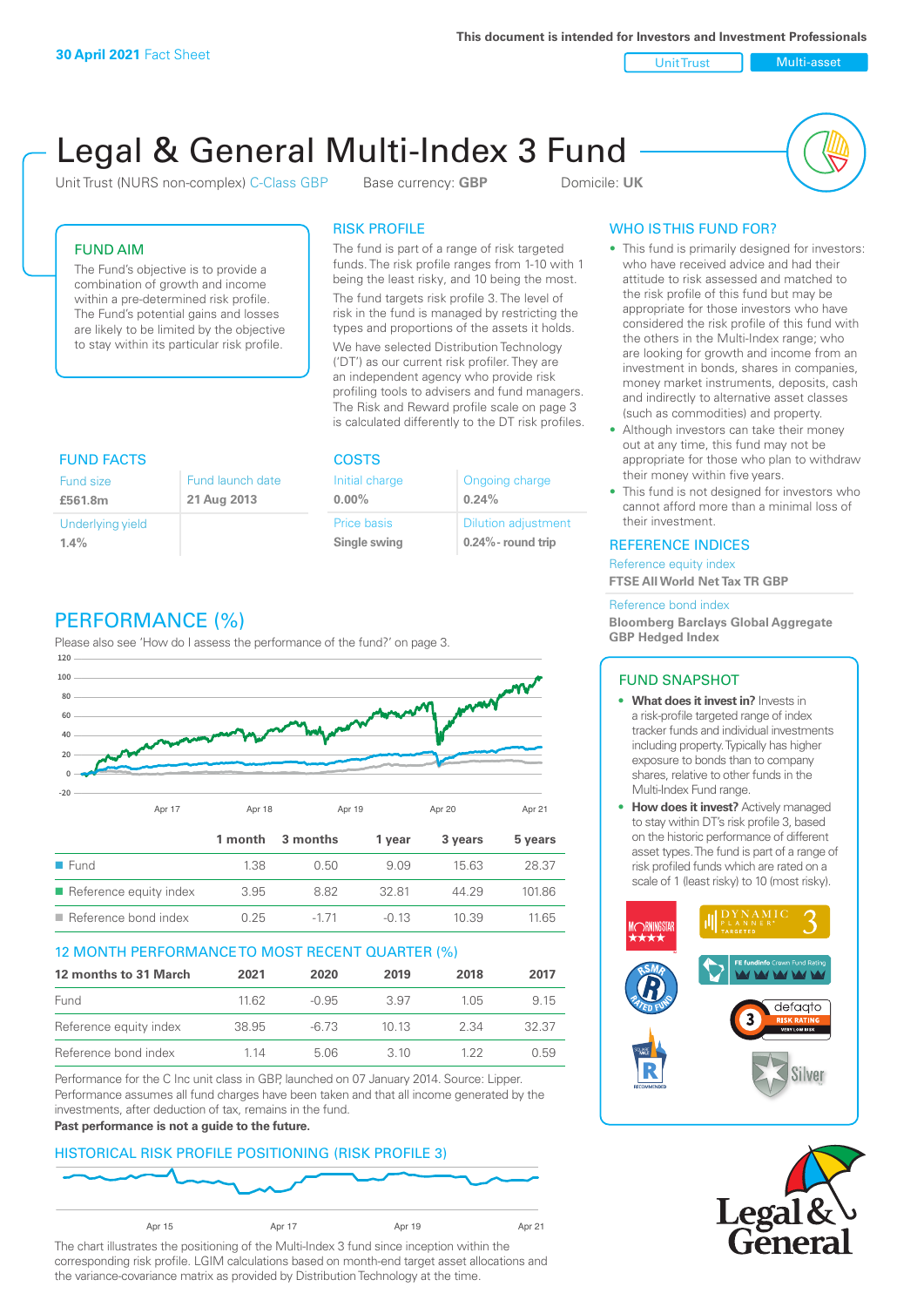# Legal & General Multi-Index 3 Fund

Unit Trust (NURS non-complex) C-Class GBP

# PORTFOLIO BREAKDOWN

All data source LGIM unless otherwise stated. Totals may not sum due to rounding.





#### FUND MANAGERS

The fund managers have responsibility for managing the multi-index fund range. They are part of the Multi-Asset Funds (MAF) team in LGIM. This team focuses on designing and managing multi-asset funds that are tailored to match the specific objectives of various client types. The team sits within a wider Asset Allocation team which combines both depth of experience with a broad range of expertise from different fields, including fund management, investment consulting and risk management roles.

# TOP 10 HOLDINGS (%)

| Cash                                                   | 15.5 |
|--------------------------------------------------------|------|
| L&G All Stocks Gilt Index Trust                        | 8.5  |
| L&G Sterling Corporate Bond Index Fund                 | 8.5  |
| <b>LGIM Global Corporate Bond Fund</b>                 | 7.0  |
| <b>L&amp;G UK Index Trust</b>                          | 5.0  |
| L&G US Index Trust                                     | 4.8  |
| L&G Japan Index Trust                                  | 3.5  |
| L&G Global Infrastructure Index Fund                   | 3.5  |
| L&G High Income Trust                                  | 3.0  |
| L&G Emerging Markets Government Bond (US\$) Index Fund | 2.5  |